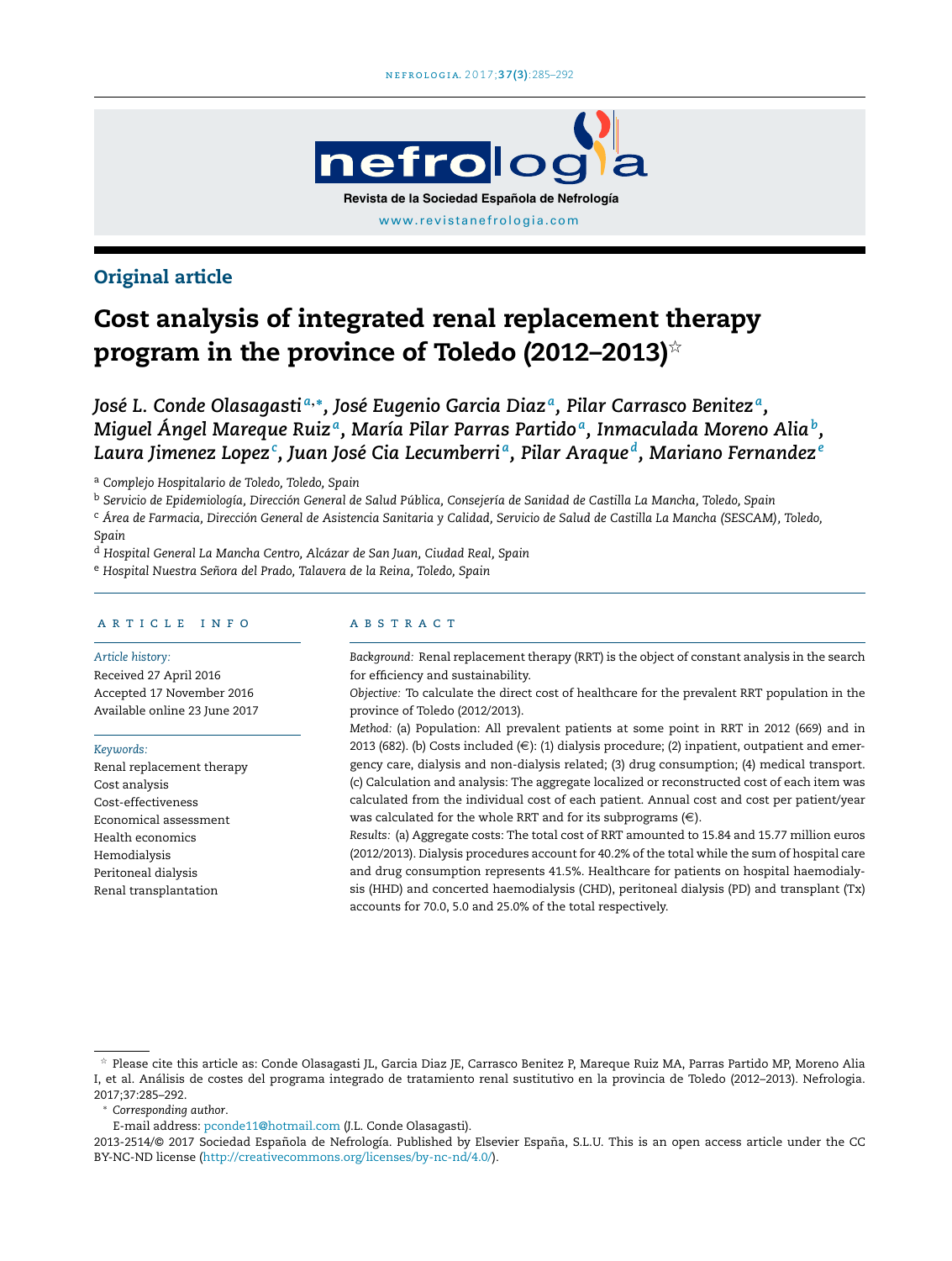(b) Patient/year cost: From the number of patients/year provided by each subprogramme, the following values were obtained in 2012/2013: All RRT 26,130/25,379; HHD 49,167/53,289; CHD 44,657/44,971; PD 45,538/51,869 and Tx 10,909/10,984.

*Conclusions:* Our results are consistent with others published, although our patient/year values are slightly higher, probably because they include elements such as outpatient pharmacy, hospital and medical transport cargo. The growing contribution of Tx to the survival of the whole RRT population contains the overall costs and reduces the patient/year cost, making RRT sustainable.

© 2017 Sociedad Española de Nefrología. Published by Elsevier España, S.L.U. This is an open access article under the CC BY-NC-ND license [\(http://creativecommons.org/licenses/](http://creativecommons.org/licenses/by-nc-nd/4.0/) [by-nc-nd/4.0/\)](http://creativecommons.org/licenses/by-nc-nd/4.0/).

# Análisis de costes del programa integrado de tratamiento renal sustitutivo en la provincia de Toledo (2012–2013)

#### r e s u m e n

*Introducción:* El coste ocasionado por los programas de tratamiento renal sustitutivo (TRS) es objeto de análisis permanente en busca de su eficiencia y sostenibilidad.

*Objetivo:* Calcular el coste directo de la atención a la población prevalente en TRS en Toledo en los años 2012 y 2013.

*Método:* a) Población: Todos los pacientes prevalentes en algún momento en TRS en 2012 (669) y en 2013 (682). b) Componentes del coste  $(\in)$ : 1) procedimiento de diálisis; 2) atención hospitalaria: ingresos, consultas, procedimientos ambulatorios y urgencias; 3) consumo de fármacos; 4) transporte. c) Cálculo y análisis: para cada uno de esos componentes se calculó el coste agregado localizado o reconstruido a partir del coste individual de cada paciente. Se calculó el coste anual y el coste paciente/año del TRS y de cada uno de sus subprogramas  $(\in)$ 

*Resultados:* a) Costes agregados: el coste anual fue de 15,84 (2012) y de 15,77 millones de euros (2013). Los procedimientos de diálisis representan el 40,2% y la atención hospitalaria más el consumo de fármacos, el 41,5%. La atención a los pacientes en hemodiálisis hospitalaria (HDH) y concertada (HDC), diálisis peritoneal (DP) y trasplantados (Tx) representan, respectivamente, el 70,0; el 5,0 y el 25,0% del total.

b) Coste paciente/año: considerando el número de pacientes/año proporcionado por cada subprograma, se obtuvieron los siguientes valores en 2012/2013: para todo TRS 26.130/25.379; HDH 49.167/53.289; HDC 44.657/44.971; DP 45.538/51.869 y Tx 10.909/10.984.

*Conclusiones:* Nuestros resultados son consistentes con otros publicados, aunque arrojan valores paciente/año ligeramente superiores, debido a que incluyen elementos como farmacia extrahospitalaria, carga hospitalaria y transporte sanitario. La contribución creciente del Tx a la sobrevida del conjunto de la población en TRS contiene los costes globales y reduce el coste paciente/año, lo que hace sostenible el TRS.

© 2017 Sociedad Española de Nefrología. Publicado por Elsevier España, S.L.U. Este es un artículo Open Access bajo la licencia CC BY-NC-ND [\(http://creativecommons.org/licenses/](http://creativecommons.org/licenses/by-nc-nd/4.0/) [by-nc-nd/4.0/\)](http://creativecommons.org/licenses/by-nc-nd/4.0/).

#### Introduction

Renal replacement therapy (RRT) for patients with advanced chronic kidney disease is probably the most scrutinized therapeutic intervention from economical point of view worldwide. Since it became technically possible to replace renal function in the long term by means of dialysis or transplantation, health systems were aware of the enormous economic impact that such an achievement entailed and the ethical dilemmas in terms of equity and opportunity cost that it poses on a permanent basis. $1-3$  It supposes a sustained use over time (years) of a type of health intervention (dialysis and transplantation) of high technical complexity and high consumption of human and material resources. This issue has been aggravated during the last decades by the growth of the population that require RRT in all the countries with advanced systems of health care. In our country, between 1996 and 2013, it has been 2.6% per year on average, which has resulted in a final growth of 37%.<sup>[4](#page-7-0)</sup>

It is not a surprise to find a considerable amount of literature in this respect. In a systematic review (pending publication) made to guide the present study and including the 1998–2013 period,<sup>[5](#page-7-0)</sup> there were 20 papers selected that met the established search criteria. Although they provide

#### *Palabras clave:*

Tratamiento renal sustitutivo Análisis de costes Coste-efectividad Evaluación económica Economía de la salud Hemodiálisis Diálisis peritoneal Trasplante renal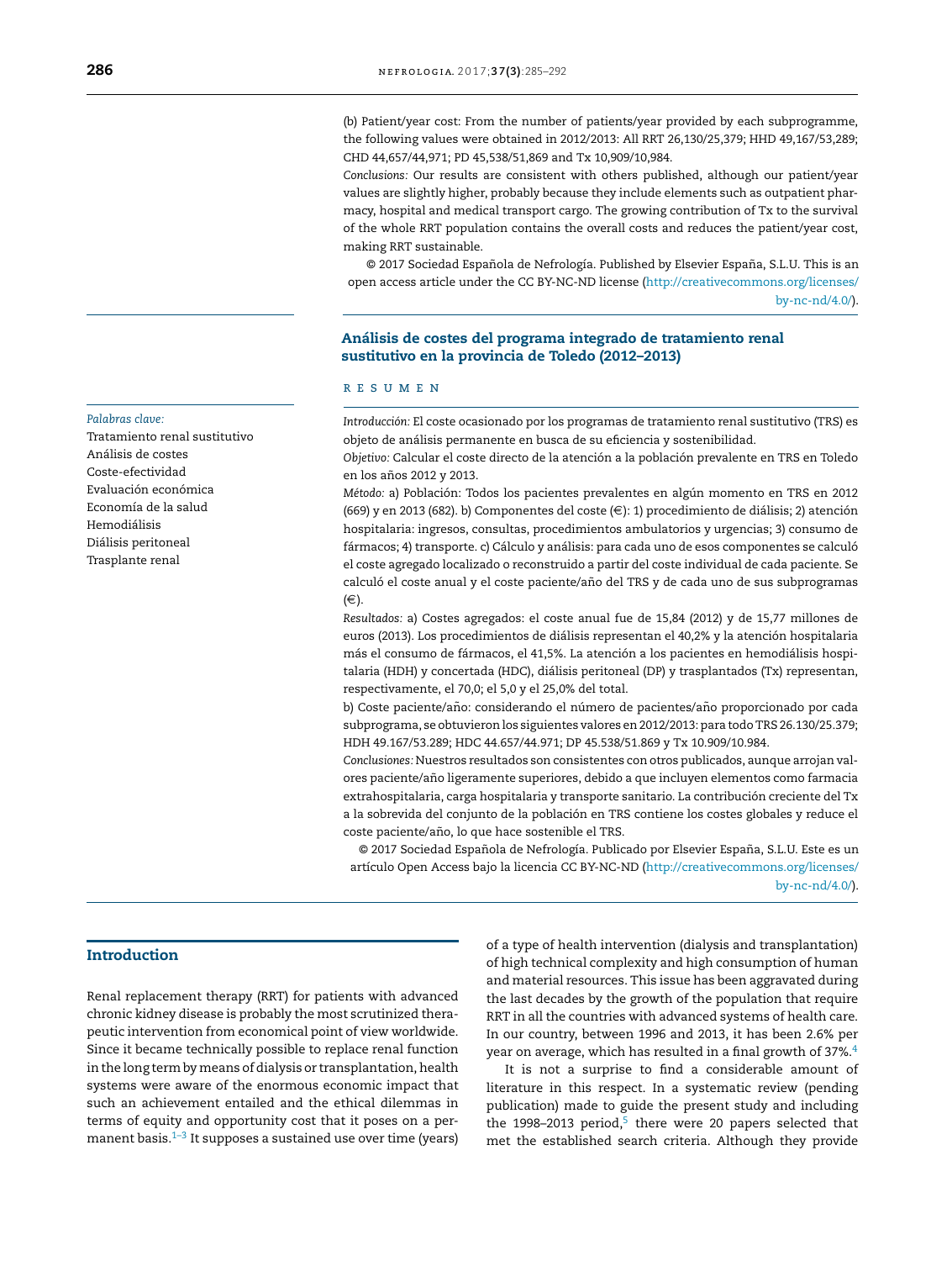| Table 1 - Summary of patient/year cost data in 6 studies. |                          |             |        |                       |      |  |  |
|-----------------------------------------------------------|--------------------------|-------------|--------|-----------------------|------|--|--|
| Country (currency)                                        | First author             | HD          | PD     | Tx                    | Year |  |  |
| Canada (\$)                                               | Lee <sup>a</sup>         | HDH: 51,252 | 26,959 |                       | 2002 |  |  |
|                                                           |                          | HDS: 42,057 |        |                       |      |  |  |
| EE. UU. $(\$)$                                            | URDS Report <sup>a</sup> | 87,561      | 66,751 | 32,914                | 2011 |  |  |
| Finland $(\$)$                                            | Salonem <sup>a</sup>     | 54,140      | 45,162 | $11,446$ <sup>d</sup> | 1996 |  |  |
| U. Kingdom $(f)$                                          | Baboolal <sup>b</sup>    | 35,000      | 21,000 |                       | 2005 |  |  |
| Spain $(\in)$                                             | Parrab                   | 40,136      |        |                       | 2007 |  |  |
| Spain $(\in)$                                             | Villab                   | 37,968      | 25,826 | $38,000^\circ$        | 2010 |  |  |
|                                                           |                          |             |        | 6238 <sup>d</sup>     |      |  |  |

PD: peritoneal dialysis; HD: hemodialysis; Tx: transplant.

<sup>a</sup> Studies that include all healthcare costs and use real costs.

**b** Studies that do not include some element of cost of care or are based in model from representative data.

<sup>c</sup> Cost of year 1.

<sup>d</sup> Average cost of 2nd and 3rd years or average of the years following the 1st year.

relevant information on costs in terms of patient/year under the different techniques, the interpretation and comparison of the values shown must be done with caution, since they are data from different countries, periods of time and, most important, with heterogeneous methodological designs. In some cases, these are cohorts of incidents of small quantities<sup>[6,7](#page-7-0)</sup> while in others they come from information obtained from large registries.[8](#page-7-0) The direct cost elements included varies, especially with regard to the inclusion or non-inclusion of care costs not directly related to the RRT technique (hospitalizations, outpatient visits, pharmacy). $9,10$ Some studies generate models and extrapolate final values from a limited number of observations. $11$ 

Table 1 reflects some patient cost data per year from the most relevant studies or those close to our environment.

All reports agree that hospital hemodialysis (HDH) is the most expensive and least cost-effective technique, followed by home dialysis: peritoneal self-service (CAPD) or hemodialysis (AHD) or satellite center (SHD). The most cost-effective technique is renal transplant (Tx), in which, after the first 6 months, it divides by a factor 5–6 the patient/year cost of HDH. $^{7,12,13}$  $^{7,12,13}$  $^{7,12,13}$  If the years are adjusted for quality (cost-utility), the difference is even greater.

Wi[th](#page-7-0) the exception of the USRDS annual reports, $^8$  there are no studies analyzing the costs with real data (there is a study in Spain with estimates from models $^{13}$  $^{13}$  $^{13}$  from a perspective of prevalence and integral approach to RRT (all patients seen in all Techniques) in a defined geographical and population area. This approach is of great interest to administrators and to the society in general. $^{14}$  $^{14}$  $^{14}$  This lack of updated national information has stimulated us to see the opportunity and convenience of carrying out the present work in the context of a province with a complete and integrated RRT program.

#### **Context**

In the Toledo province (Spain) (704,000 inhabitants in 2012), the RRT program is directed and supervised by the Nephrology Service of the Toledo Hospital Complex (THC), which acts as the main renal unit of a health care network $15$  that offers all the modalities of RRT. Hemodialysis (HD) is provided at his own center or concerted centers depending on patient's address, work and clinical considerations. Also, home peritoneal dialysis (CAPD) is offered. It is the only hospital in which home HD (HDH) is performed and serves as a reference and support to 3 concerted centers (Toledo, Talavera and Alcázar de San Juan) and to other public hospitals with Nephrology Units without their own HD/PD program.

Since March 2007, the THC performs cadaver kidney transplantation in the province and since 2012 covers part of the Ciudad Real province. Before 2007, patients living in Toledo were transplanted in the Community of Madrid (80–90% in Hospital 12 de Octubre). Living donor and kidney-pancreas transplants are performed in the Hospital 12 de Octubre. In any case, virtually all of the population already transplanted is controlled and supervised in the THC.

The RRT program in the province of Toledo has covered in 2012 and 2013 the population with advanced chronic kidney disease requiring RRT. [Table](#page-3-0) 2 shows the prevalence, age, and proportion of diabetic nephropathy, distribution by techniques and mortality at 31/12 of each year. The values are compared to the same parameters at the national level.

The data from [Table](#page-3-0) 2 reveal the similarities and differences in the population on RRT in Toledo with respect to the nation. In Toledo, there is a prevalence of patients in RRT per million population (pmp) lower (10%) than the national and there is a higher contribution of Tx and lower HD and DP (especially the latter) to the prevalent population on RRT. Differences in the proportions of patients over 75 year of age and diabetic nephropathy do not reach statistical significance. Mortality rates by techniques and years have the moderate difference of this type of cross-sectional observations, with frequent interannual variations in small samples that, as can be seen, it is not seen in the whole national population.

In regard to the transplanted population, it is important to note that out of the entire period that was evaluated, only 29 (2012) and 36 (2013) cases were in their first year posttransplant, representing 8 and 9% of the prevalent population in Renal Transplant in the period. The median of years with a transplantin the total population transplanted in both periods is 6 years.

#### **Objectives**

(a) *To describe and calculate the direct costs (global and by healthcare concepts)* generated by the health care of patients in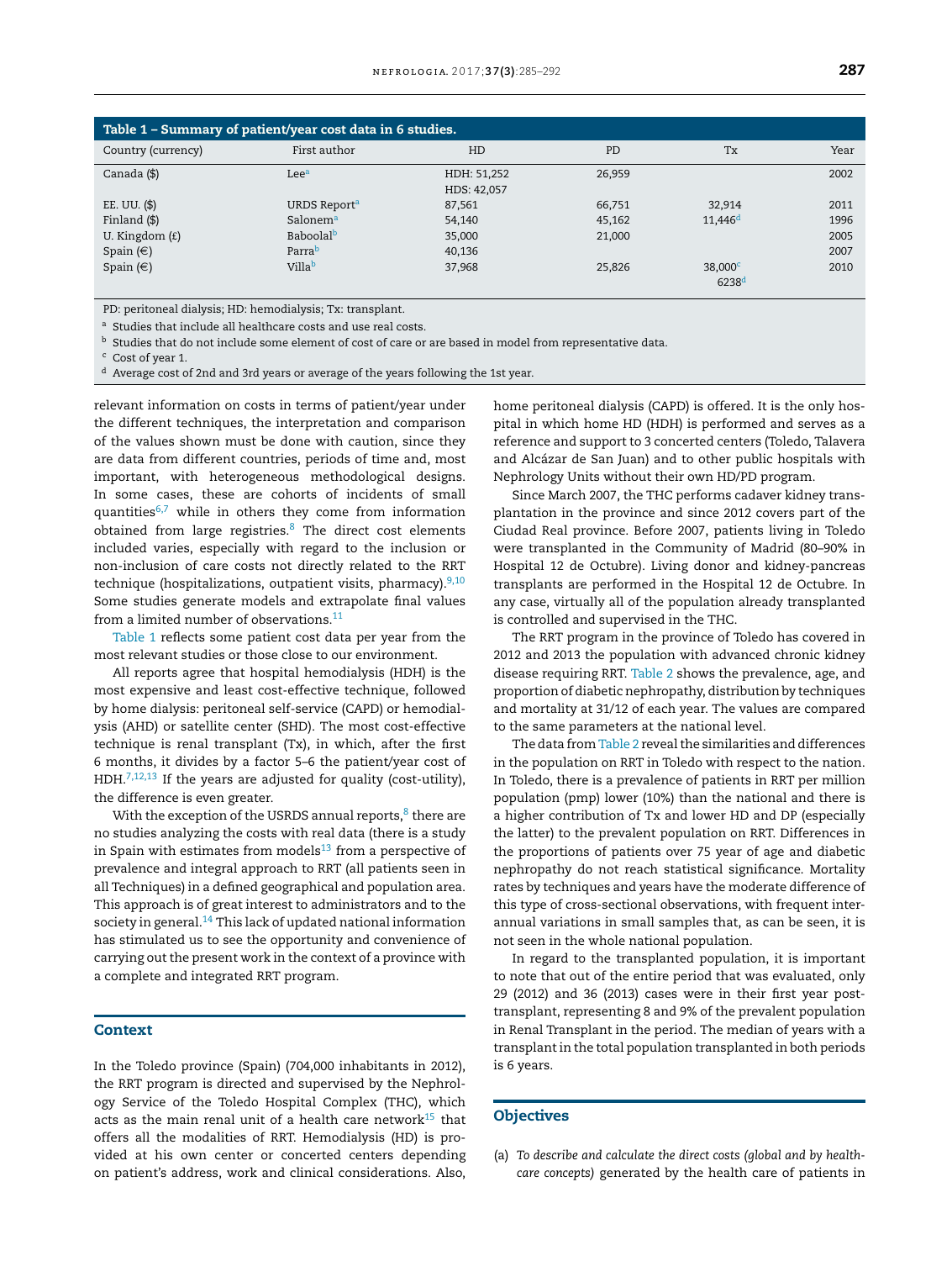<span id="page-3-0"></span>

| Table 2 - Characteristics of prevalence (31/12) and mortality in RRT of Toledo vs. Spain. |        |                |        |       |  |  |
|-------------------------------------------------------------------------------------------|--------|----------------|--------|-------|--|--|
|                                                                                           | 2012   |                | 2013   |       |  |  |
|                                                                                           | Toledo | Spain          | Toledo | Spain |  |  |
| Prevalence of RRT pmp                                                                     | 922    | 1092           | 923    | 1122  |  |  |
| % HD                                                                                      | 37.1   | 43.8           | 37.8   | 42.8  |  |  |
| $%$ Tx                                                                                    | 60.6   | 50.8           | 60.5   | 51.6  |  |  |
| $%$ PD                                                                                    | 2.3    | 5.4            | 1.5    | 5.5   |  |  |
| % DMN                                                                                     | 18.1   | 15.6           | 17.8   | 14.9  |  |  |
| % 65–74 years                                                                             | 23.0   | 22.0           | 23.9   | 23.0  |  |  |
| $%$ >75 years                                                                             | 22.3   | 21             | 22.8   | 22.0  |  |  |
| Mortality in RRT (%)                                                                      | 8.1    | N <sub>D</sub> | 7.0    | ND.   |  |  |
| Mortality in HD (%)                                                                       | 16.9   | 14.4           | 12.1   | 15.0  |  |  |
| Mortality in PD (%)                                                                       | 5.0    | 8.8            | 11.0   | 8.9   |  |  |
| Mortality in Tx (%)                                                                       | 0.8    | 2.2            | 2.5    | 2.3   |  |  |

PD: peritoneal dialysis; HD: hemodialysis; DMN: diabetic nephropathy as primary renal disease; pmp: per million population; RRT: renal replacement therapy; Tx: renal transplantation.

any form of RRT in the province of Toledo throughout the years 2012 and 2013.

(b) *Calculate the cost of patient/year in each of the RRT techniques* using total costs per program, and the number of years survived by prevalent patients in the total RRT and in each of the techniques in the years considered (simple summation of the time maintained of each patient in each of the techniques).

#### Material and method

- A. *Patients and exposure times.* All patients prevalent in RRS in the province of Toledo during the years 2012 and 2013 were considered regardless of the duration of prevalence (period prevalence); therefore, incidents patients were included. The analysis and distribution of the exposure times (presence in life) to the different techniques was performed for each of the considered years. The time exposure of each patient in each technique and the global sum of years (patients/year) were calculated.
- B. *Cost components taken into account*. We considered, based on available information, the consumption of resources and their economic cost in 2012 and 2013. It was necessary to locate costs at a very disaggregated level. This information will give rise to specific study pending additional publications since they were neither possible nor relevant to be presented in this article.
	- *a. Dialysis procedure*
		- i. HDH: includes all the human and material resources consumed by the dialysis care of patients assigned to the hospital's Chronic HD Program.
		- ii. HD performed in patients of the province area in concerted centers (HDC) located in Toledo and Ciudad Real.
		- iii. PD contracted with external companies.
	- b. *Support of the RRT program.* This section includes the costs generated by the activity of THC hospital necessary to support the entire RRT program. This is the activity that guarantees the continuous care and coverage to all types of clinical events in these patients. It does not include the cost of hospital use mentioned in section c.
- c. *Cost of hospital use caused by patients in RRT (hospital burden).* It takes into account the hospital admissions, outpatient visits to specialists, visits to the emergency room and major surgical ambulatory procedures including those related to vascular and peritoneal accesses during the current year, in the three hospitals of the region.
- d. *Medication.* Consumption of medication by patients that was not included in the previous sections:
	- i. Non-instrumental medication given during HD.
	- ii. Medication directly served from pharmacies to patients in RRT.
	- iii. Out-of-hospital medication: prescriptions served by pharmacy offices.
- e. *Cost of transportation.* Scheduled transportation services by taxi or ambulance from the home to the hospital and HDC centers.
- C. *Sources of information, calculation of times, costs and imputation procedure.* The study has followed a double and two-way methodology according to relevance and availability: (a) aggregate expenditure in centers of concerned and imputation activity and individual case; (b) costs associated to each patient, then added by concept and category of RRT. The sources of information used in the present study have been the following: the records provided by the Registry of Renal Disease of Castilla La Mancha (RERCLM), control of data of economic management classified by homogeneous functional groups (GFH) of the hospitals, actual invoices of contracts, clinical documentation and admission services, hospital pharmacy services, SESCAM pharmaceutical prescriptions service, taxis billing (ALCER) and health transport company.

The following data were estimated/estimated:

*a. Relationship and exposure times of patients*. Modality of treatment of prevalent patients and measurement of the length of time exposed of each patient to the different modalities (HDH, HDC, PD and Tx). Thus, the number of patients/year was obtained for the entire RRT program and for each of the modalities of RRT. Finally, for the purposes of imputation of costs of hospital use and pharmacy, patients who were exposed to more than one modality (<6% of cases) were categorized in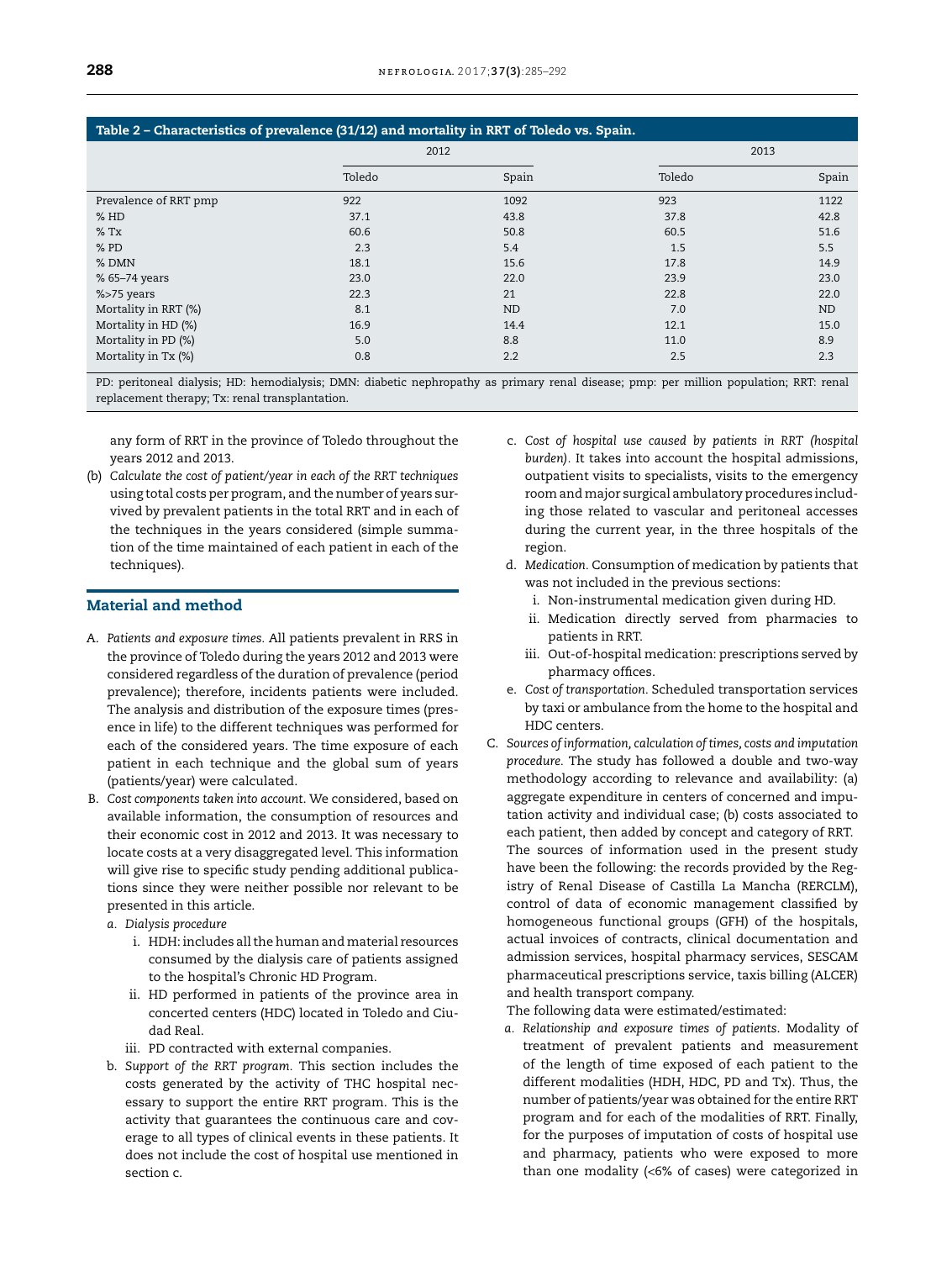| Table 3 - Prevalent patients and patient/year. |      |            |      |            |  |  |
|------------------------------------------------|------|------------|------|------------|--|--|
|                                                | 2012 | % of total | 2013 | % of total |  |  |
| No. of prevalents RRT (period)                 | 668  | 100.0      | 682  | 100.0      |  |  |
| Patients/year in RRT                           | 606  | 100.0      | 621  | 100.0      |  |  |
| Patients/year in HD                            | 246  | 40.6       | 230  | 37.0       |  |  |
| Patients/year in PD                            | 17   | 2.8        | 13   | 2.1        |  |  |
| Patients/year in Tx                            | 343  | 56.6       | 378  | 60.8       |  |  |

PD: peritoneal dialysis; HD: hemodialysis; RRT: renal replacement therapy; Tx: transplantation.

the dominant modality in the year and always in Tx if they had been transplanted in that year.

*b. Cost of the dialysis procedure*

I. HDH: application of the official departmental costs corresponding to the HD GFH after adjustment for the coefficients of participation assigned to this activity. II. HDC and PD: actual billing corresponding to the

patients considered.

- *c. Cost of supporting the RRT program:*
	- i. *HD and PD:* application of the official departmental costs corresponding to the HD GFH after adjusting for the coefficients of participation assigned to these activities (unplanned HD sessions, PD training, contingency care in the day hospital unit).
	- *ii. Tx:*
		- 1. Allocation of HD GFH costs after application of the imputation coefficient for that activity.
		- 2. Participation adjusted to the number of Tx performed, cost to cover on call services for Tx patients and coordination (GFH Coordination of transplants).
- *d. Cost of hospital use:*
	- i. Cost (according to cost/process) individual and aggregate of the groups related to the diagnosis (DRG) corresponding to the admission and major ambulatory surgery caused by the cohort of patients.
	- ii. Official cost attributed by each hospital to external consultations (new and successive) and to the care in the ER.
- *e. Cost of medication:*
	- i. At the hospital:
		- 1. The cost of individual medication provided to the patients during the HD session in the hospital or in concerted center.
		- 2. The cost of individual medication provided to the patients during the HD session in own or concerted center.
		- ii. Out of the hospital:
		- 3. Individual cost of medication provided by pharmacies through conventional prescription.
		- 4. Calculation of average annual costs according to patient categories (HD, PD, Tx).
- f. *Cost of transportation:* Invoices from taxi drivers and from the scheduled health transport company.
- D. *Measures and cost units*
	- a. Aggregate costs of each element previously defined in section B. The percentage share in the overall program of RRT and in each modality.
	- b. Average unit cost per patient/year and modality of RRT.

#### Results

- (a) *Prevalent patients, patients/year on coverage*. Table 3 shows the total number of patients at risk (prevalence of period) and the total exposure times in terms of patients/year in each of the periods considered, as well as the contribution of each of the techniques to the total number of patients/year obtained.
- (b) *Structure and major components of the cost of care.* [Table](#page-5-0) 4 shows the aggregate cost data  $(\in)$  for large blocks of care. The dialysis procedure (which includes all HD and DP) consumes on average a 40.8% of resources on a biennial basis. This represents a proportion equivalent to the sum of the hospital load and the consumption of medications (41.5%). It is also seen that in nominal aggregates, there is a striking interannual stability (irrelevant reduction of 0.4%) of the global cost. The reduction in transportation costs (23%), dialysis (4.5%) and cost growth in pharmacy and hospital charges (8%) appear to be significant changes.
- (c) *Aggregate cost of RRT and each of the programs.* [Table](#page-5-0) 5 shows the aggregate cost  $(\in)$  generated by each of the treatment modalities. The relative share (%) of each modality is calculated using the average in the biennium including the absolute costs of each year and considering that a global estimate is accurate. Tx consumes 25% of resources and affects 60% of patients/year. And the proportion of Tx is a growing within the total RRT program.
- (d) *Cost of patient/year.* Survival is different in each of the RRT modalities, so it is important to know the patient/year cost  $(\in)$  in each of the modalities of RRT. This represents an accurate approach cost/effectiveness. [Table](#page-5-0) 6 shows the result of dividing the overall cost of each program by the number of patients/year alive in each technique, as well as the interannual variation of this value.

The use of the cost patient/year in total and by technique has been considered an indicator of greater utility and clinicaleconomic significance than the average cost per patient. It is a simple ratio between an aggregated value as numerator (overall cost of the total program and each subprogram) and an equally aggregated value as denominator (sum of years provided by each technique to the survival of patients in TRS); it makes unnecessary to obtain another type of statistics that are hard to calculate under this methodology.

Given the relative stability of the total cost, the annual reductions or increases in patient/year costs are mainly related to the contribution in years lived (denominator) in each technique. Thus, in the comparison of 2013 vs. 2012, the Tx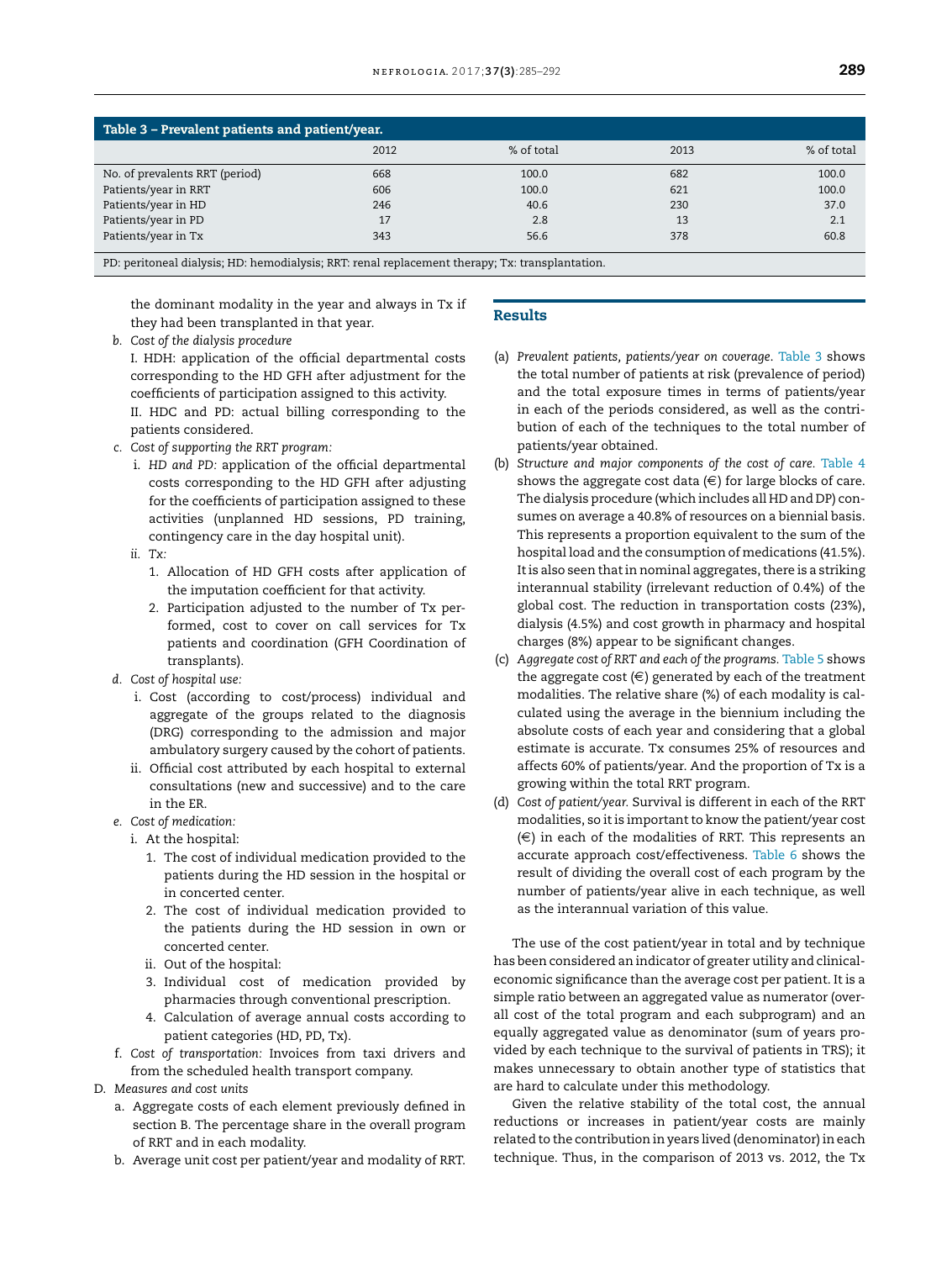<span id="page-5-0"></span>

| Table 4 - Added cost of health care components $(\in)$ . |            |            |                |                 |  |  |
|----------------------------------------------------------|------------|------------|----------------|-----------------|--|--|
|                                                          | 2012       | 2013       | △% 2013/2012   | % Share average |  |  |
| Dialysis                                                 | 6,603,973  | 6,302,709  | $-4.5$         | 40.1            |  |  |
| HD hospital                                              | 2,083,165  | 2,025,893  | $-2.7$         |                 |  |  |
| HD concerted                                             | 4,094,499  | 3,922,214  | $-4.2$         |                 |  |  |
| PD concerted                                             | 426,309    | 354,602    | $-17$          |                 |  |  |
| Support for                                              | 1,134,426  | 1,234,845  | 9              | 7.5             |  |  |
| HD                                                       | 385,992    | 367,532    | $-5$           |                 |  |  |
| PD                                                       | 121,164    | 113,909    | $-7$           |                 |  |  |
| Tx                                                       | 626,670    | 753,404    | 20             |                 |  |  |
| Hospital load                                            | 3,238,093  | 3,490,972  | 8              | 21.2            |  |  |
| GRD hospital                                             | 2,617,078  | 2,846,274  | 9              |                 |  |  |
| GRD out of the hospital                                  | 160,179    | 208,357    | 30             |                 |  |  |
| Out patient clinics                                      | 320,513    | 285,388    | $-11$          |                 |  |  |
| Emergency room                                           | 140,323    | 150,955    | $-7$           |                 |  |  |
| Pharmacy                                                 | 3,066,701  | 3,363,254  | 8              | 20.3            |  |  |
| Associated with procedure                                | 541,151    | 592,626    | 9              |                 |  |  |
| Hospital individual                                      | 256,071    | 289,341    | $\overline{4}$ |                 |  |  |
| Individual out-of-hospital                               | 2,269,479  | 2,481,286  | 9              |                 |  |  |
| Transport                                                | 1,804,418  | 1,417,226  | $-23$          | 101             |  |  |
| Total RRT                                                | 15,847,711 | 15,778,360 | $-0.4$         |                 |  |  |

PD: peritoneal dialysis; GRD: groups related by diagnosis; HD: hemodialysis; RRT: renal replacement therapy; Tx: transplantation.

| Table 5 - Cost per program, evolution and average participation. |            |            |            |           |  |  |  |
|------------------------------------------------------------------|------------|------------|------------|-----------|--|--|--|
| Programs                                                         | 2012       | 2013       | $\Delta\%$ | % average |  |  |  |
| <b>HDH</b>                                                       | 3,911,741  | 3,801,983  | $-2.8$     | 24        |  |  |  |
| <b>HDC</b>                                                       | 7,412,851  | 7,158,611  | $-3.4$     | 46        |  |  |  |
| <b>PD</b>                                                        | 781,259    | 663,528    | $-15.1$    |           |  |  |  |
| Tx                                                               | 3,741,759  | 4,154,238  | 11.0       | 25        |  |  |  |
| <b>RRT</b>                                                       | 15,847,611 | 15,778,360 | $-0.4$     |           |  |  |  |

PD: peritoneal dialysis; HDC: concerted hemodialysis; HDH: hospital hemodialysis; RRT: renal replacement therapy; Tx: transplantation.

contributes to the globality 35 years more, compared to a 20 year reduction in dialysis techniques; likewise, for the total RRT, the small reduction in patient/year cost reflects a similar growth of the total years patient.

In any case, and from an integral perspective, it can be seen that, overall, the patient/year cost in RRT remains stable or decreasing.

For a correct interpretation of the values obtained of patient/year in Tx, it is important to point out that the patient/year cost includes that of patients transplanted in the year of the study together with that of the cases transplanted in preceding years, which gives a true value of the annual cost of the program, but magnifies the

patient/year cost of Tx patients 6–12 months after transplantation.

In fact, the cost generated by patients transplanted within the same year (which are 8–9% of the transplanted population) represents a 34–35% of the total cost of care of transplanted patients, which would mean that the patient/year cost of Tx, after the first year, is around  $\in$  7500.

[Table](#page-6-0) 7 shows the average patient/year costin the biennium of each of the RRT techniques, as well as the absolute and relative contribution of each of the components of the care to the final cost.

The higher cost of HDH vs. HDC is the result of several factors (lower denominator, patients with greater comorbidity

| Table 6 – Patient/year cost according to modality and evolution 2012/2013. |        |        |            |  |  |
|----------------------------------------------------------------------------|--------|--------|------------|--|--|
|                                                                            | 2012   | 2013   | $\Delta\%$ |  |  |
| <b>HDH</b>                                                                 | 49,167 | 53,289 | 8.4        |  |  |
| <b>HDC</b>                                                                 | 44,657 | 44,971 | 0.7        |  |  |
| <b>PD</b>                                                                  | 45,538 | 51,869 | 13.9       |  |  |
| Tx                                                                         | 10,909 | 10,984 | 0.6        |  |  |
| <b>RRT</b>                                                                 | 26,130 | 25,379 | $-2.9$     |  |  |

PD: peritoneal dialysis; HDC: concerted hemodialysis; HDH: hospital hemodialysis; RRT: renal replacement therapy; Tx: transplantation.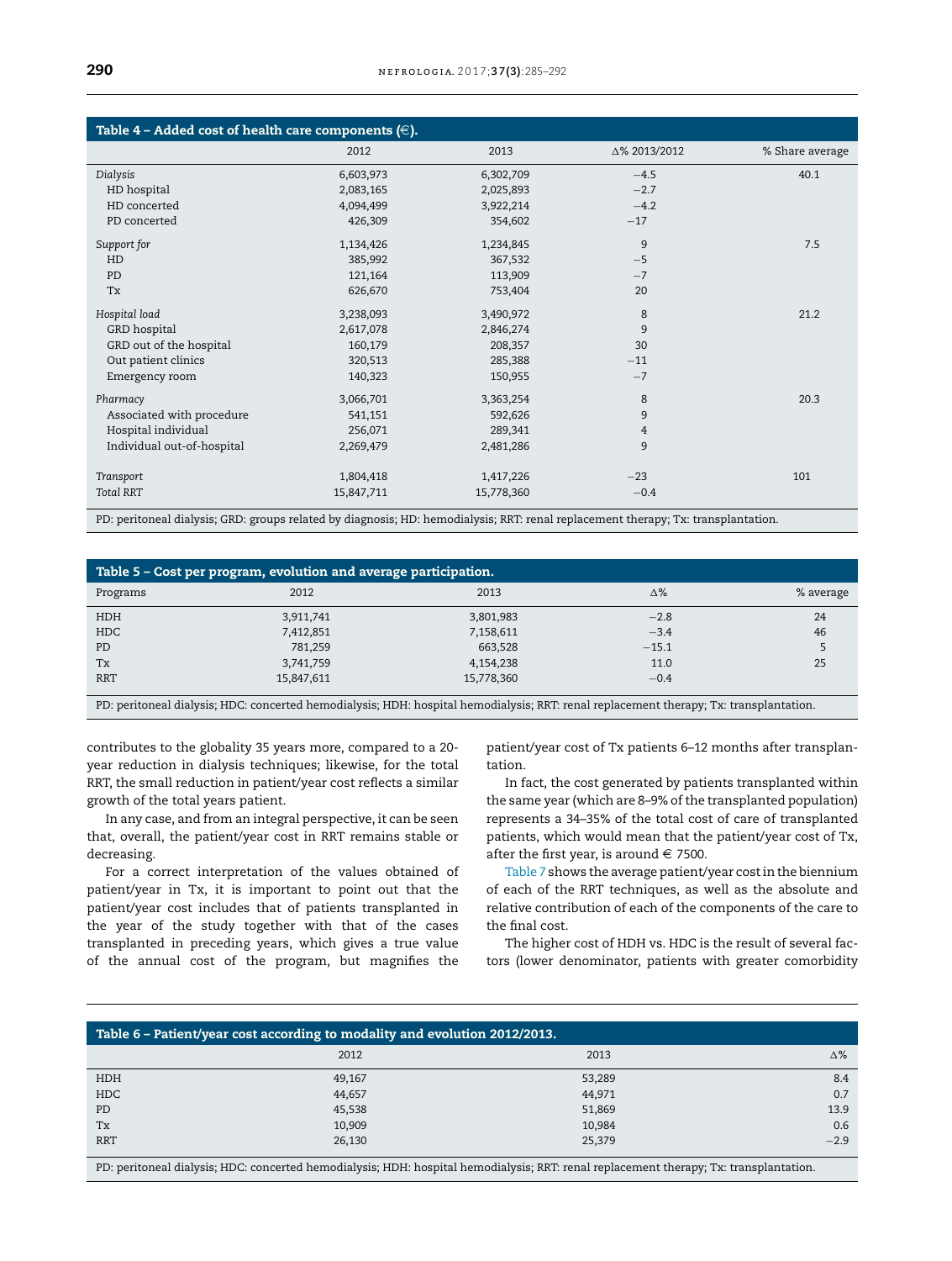<span id="page-6-0"></span>

| Table 7 – Average and percentage share 2012/2013 of each concept in the patient/year cost for the different techniques.                |            |    |            |    |           |      |        |    |
|----------------------------------------------------------------------------------------------------------------------------------------|------------|----|------------|----|-----------|------|--------|----|
|                                                                                                                                        | <b>HDH</b> | %  | <b>HDC</b> | %  | <b>PD</b> | $\%$ | Tx     | %  |
| <b>Dialysis</b>                                                                                                                        | 27,289     | 53 | 24,653     | 55 | 26,095    | 54   |        |    |
| Hospital load                                                                                                                          | 9599       | 19 | 6721       | 15 | 9849      | 20   | 3612   | 33 |
| Pharmacy                                                                                                                               | 5647       | 11 | 5365       | 12 | 4454      | 9    | 4816   | 44 |
| Support                                                                                                                                | 1540       | 3  | 1603       | 4  | 8307      | 17   | 2518   | 23 |
| Transport                                                                                                                              | 7153       | 14 | 6472       | 14 |           |      |        |    |
| Total                                                                                                                                  | 51,228     |    | 44,814     |    | 48.704    |      | 10.946 |    |
| PD: peritoneal dialysis; HDC: concerted hemodialysis; HDH: hospital hemodialysis; RRT: renal replacement therapy; Tx: transplantation. |            |    |            |    |           |      |        |    |

and, therefore, more use of techniques and more expensive drug therapies).

in the analyzed year are included globally, together with the prevalent patients transplanted at any time.

The reduced number of years/patient in PD together with the need to maintain costs of structure and personnel, regardless of denominator value, explains the relative high patient/year cost in this technique. The impact of high hospitalization of 2 patients in a small group results in a seemingly high cost of hospital load.

# Discussion

The results of this work represent, in our opinion, an exhaustive, reliable, realistic approach that is easily reproducible in other geographic-population contexts.

It is exhaustive because we have considered all direct costs attributable to health care of RRT patients including transportation and those may not appear to be directly related to the RRT process, such as hospitalizations, consultations, emergencies and pharmacy. Only some of the publications consulted<sup>[7,8,16](#page-7-0)</sup> (none at national level) include all costs simultaneously in all modalities.

The approach used in the present work provides new information, such as the cost of pharmacy outside the hospital and health transport.

It is reliable and realistic because it counts the real costs of each patient care, avoiding estimates or extrapolations from preconceived models. It is also reproducible because it is based on data that can be obtained in the same manner in any geographical area of care. It is of interest to note that the work of Lorenzo et al.<sup>[9](#page-7-0)</sup> in HD patients shows results very similar to ours, except in the cost of health transport.

The estimates include all types of specialized and pharmacological healthcare costs of patients in RRT, and this may go beyond the limits of the concept of 'RRT cost'. It is very difficult (almost impossible) and probably useless to discern the degree of relationship of each of the elements of health care (income, medications, urgencies, consultations) with the situation RRT in each patient. Anyway, this type of problem of assigning health costs to a specific condition is a common problem in chronic diseases such as diabetes mellitus.[17](#page-7-0)

Although the available information would make it possible to distinguish incident and prevalent patient costs, it has been preferred to consider together the costs of both (prevalent over any period of time in the period), as it is more useful from a system economic analysis point of view. Thus, in the Tx program, the (higher) costs of the transplanted patients

The analysis of the entire cost in 2 consecutive years and its breakdown by large care units reveals a remarkable stability and the important participation of the hospital charge, the pharmacy and theoretically residual concepts such as transportation ([Table](#page-5-0) 4), which, in the case of the province of Toledo, is strikingly high, probably a consequence of the large geographical area and the rural and dispersed nature of the population. In any case, active control measures have reduced the cost by 23% in a year.

Based on the global figure for 2012, the authors of this work estimated the projection this spending $18$  at national level and came out with a value of 1.077 million euros, which would represent 2% of public health expenditure, a figure lower than that deducted Villa et al.<sup>[13](#page-7-0)</sup> in 2010, which reaches 1.4 billion euros, which could be explained, in part, by a greater prevalence at the national level than in Toledo.

In general, the cost of HD represents 70% [\(Table](#page-5-0) 5) and that of Tx 25%, values very similar to those published by Villa et al. $^{13}$  $^{13}$  $^{13}$ 

In relation to the patient/year cost and their participation in the different care concepts shown in [Tables](#page-5-0) 6 and 7, we find values similar to those published in Finland, $^{16}$  $^{16}$  $^{16}$  but lower than in USA and somewhat higher than in Spain.<sup>[19](#page-7-0)</sup> However, the values obtained in Spain did not include healthcare costs outside the dialysis procedure that have been taken into account in our work; should healthcare costs be included (in the case of HD), the results would have been remarkably similar, as noted above.<sup>[9](#page-7-0)</sup> In any case, as mentioned in the introduction, the transnational and transtemporal comparison of this type of study is limited by variables related to method and context.

In terms of patient cost per year, renal Tx is by far the most cost-effective technique: 11,000 for renal Tx vs. 45,000–50,000  $\epsilon$  for dialysis. The increasing participation of Tx in the overall survival of patients in RRT explains the important cost restraint in RRT in Spain and other countries; the annual "savings" in RRT costs are estimated at more than 800 million euros.<sup>[18](#page-7-0)</sup> This figure comes from the difference between the national cost calculated for 2012 and that which would have been produced in 2012 with costs per case and percentage of those transplanted in 1992.

The design and implementation of an integrated RRT program enables the delivery of quality care at a global cost per year of life that is decreasing and affordable. The identification of cost elements enables actions aimed at eliminating or reducing elements that are not efficient.